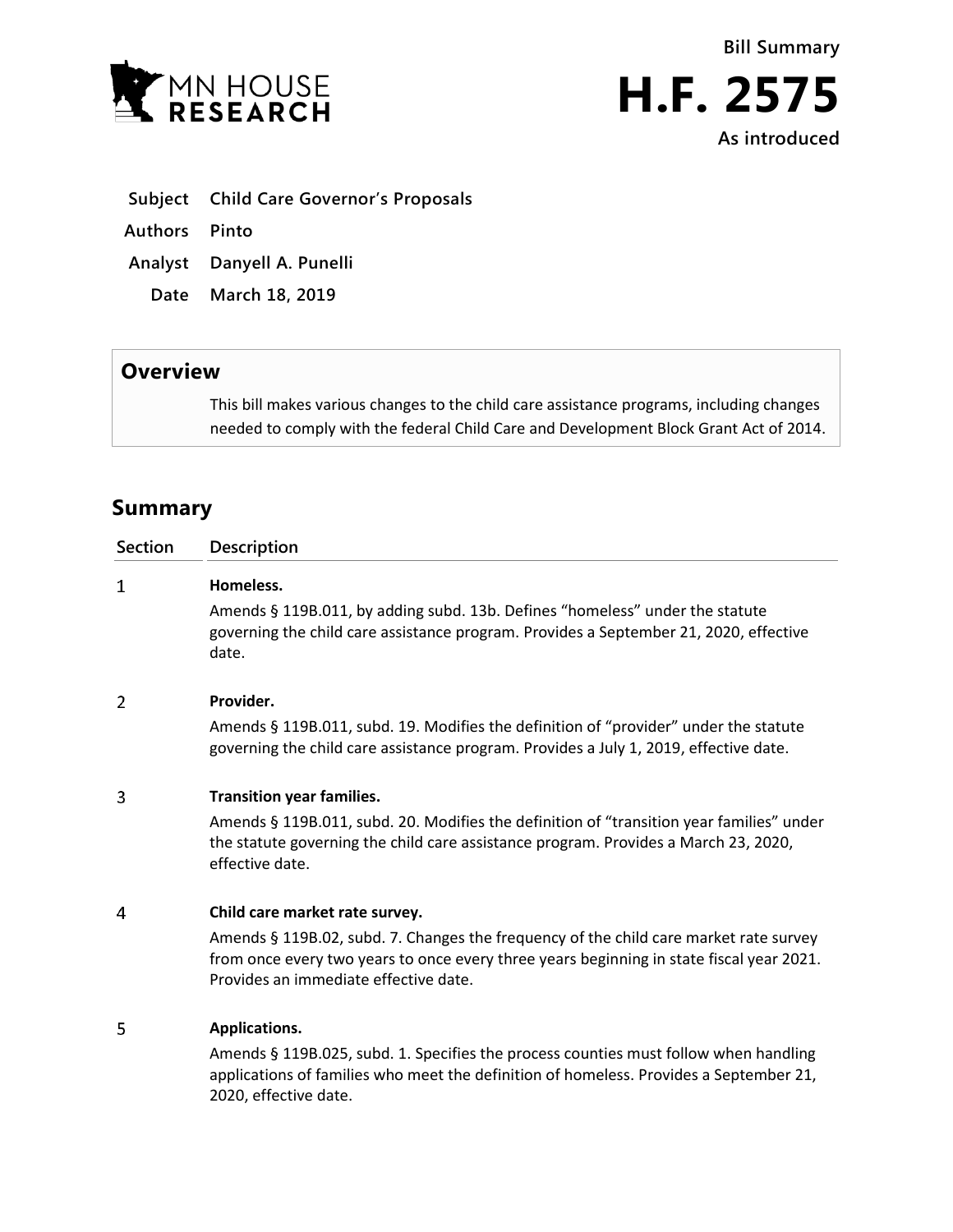### **Section Description**

#### 6 **Portability pool.**

Amends § 119B.03, subd. 9. Modifies the portability pool by requiring families who are receiving basic sliding fee child care assistance and move from one county to another to notify the family's previous county of residence of the move (under current law, families must notify the new county of residence within 60 days of moving and submit information to the new county of residence to verify eligibility for the basic sliding fee program). Removes the six-month time limit on receipt of portability pool assistance. Provides a December 2, 2019, effective date.

#### $\overline{7}$ **General eligibility requirements.**

Amends § 119B.09, subd. 1. Specifies a family remains eligible for child care assistance until the redetermination if the family has a child that reaches 13 years of age or the child has a disability and reaches 15 years of age. Provides a June 29, 2020, effective date.

#### 8 **Maintain steady child care authorizations.**

Amends § 119B.095, subd. 2. Requires the amount of child care authorized to continue at the same number of hours or more hours until redetermination when a child reaches 13 years of age or a child with a disability reaches 15 years of age. Provides a June 29, 2020, effective date.

#### 9 **Assistance for persons who are homeless.**

Amends § 119B.095, by adding subd. 3. Makes homeless applicants for child care assistance eligible for 60 hours of child care assistance per service period for three months from the date the county receives the application. Allows additional hours to be authorized as needed based on the applicant's participation in employment, education, or MFIP or DWP employment plan. Requires the parent to verify that the parent meets eligibility and activity requirements for child care assistance to continue receiving assistance after the initial three months. Provides a September 21, 2020, effective date.

#### 10 **Subsidy restrictions.**

Amends § 119B.13, subd. 1. Paragraph (a) modifies the child care assistance program maximum rates to be based on the most recent child care provider survey and to be automatically updated to the most recent survey in September after the most recent rate survey.

Paragraph (i) modifies the maximum registration fee paid under child care assistance and automatically updates maximum registration fees based on the market rate surveys.

Provides a September 20, 2019, effective date for paragraph (a) and a September 23, 2019, effective date for paragraph (i).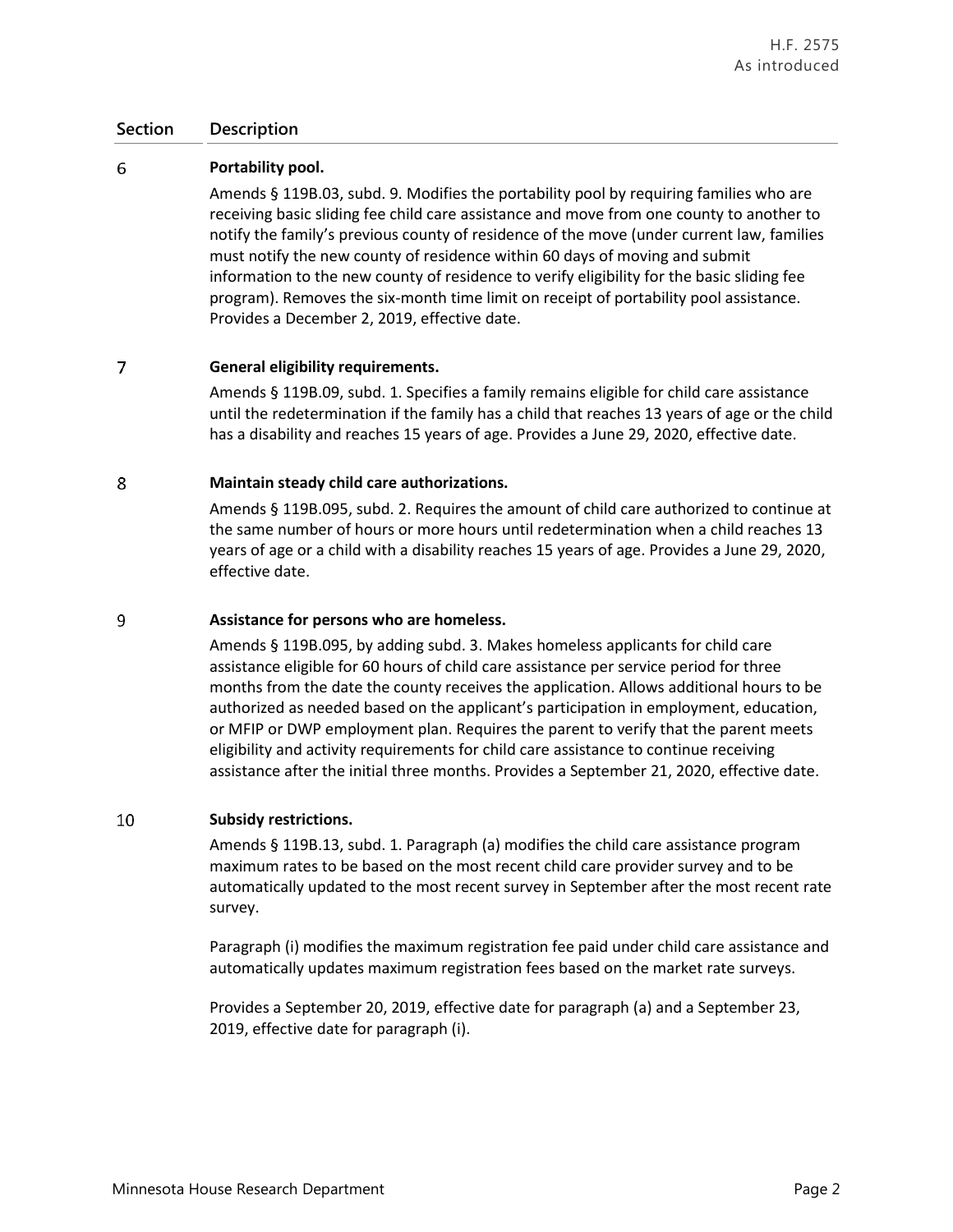### **Section Description**

#### 11 **Fair hearing allowed for applicants and recipients.**

Amends § 119B.16, subd. 1. Modifies the fair hearings process under the child care assistance program. Provides a February 26, 2021, effective date.

#### 12 **Fair hearing allowed for providers.**

Amends § 119B.16, subd. 1a. Modifies the fair hearings process for providers under the child care assistance program. Provides a February 26, 2021, effective date.

#### 13 **Joint fair hearings.**

Amends § 119B.16, subd. 1b. Modifies the joint fair hearings process for providers and families under the child care assistance program. Provides a February 26, 2021, effective date.

#### 14 **Notice to providers.**

Amends § 119B.16, by adding subd. 1c. Requires the county or commissioner to mail written notice to the provider against whom the action is being taken prior to taking an appealable action. Specifies timelines for mailing the notice and the information that must be included in the notice. Provides a February 26, 2021, effective date.

#### 15 **Fair hearing stayed.**

Amends § 119B.16, by adding subd. 3. Specifies circumstances under which a provider's fair hearing must be stayed. Provides a February 26, 2021, effective date.

#### 16 **Final department action.**

Amends § 119B.16, by adding subd. 4. Specifies the county agency's or the commissioner's action is considered final unless the commissioner receives a timely and proper request for an appeal. Provides a February 26, 2021, effective date.

#### 17 **Administrative review.**

Creates § 119B.161.

**Subd. 1. Applicability.** Specifies conditions under which a provider has the right to administrative review.

**Subd. 2. Notice.** Specifies the timeline a county agency or the commissioner has for mailing a written notice to a provider when suspending payment or denying or revoking the provider's authorization. Lists the information that must be included in the notice. Requires the county agency or commissioner to send notice to each affected family if payment to a provider is suspended or the provider's authorization is denied or revoked.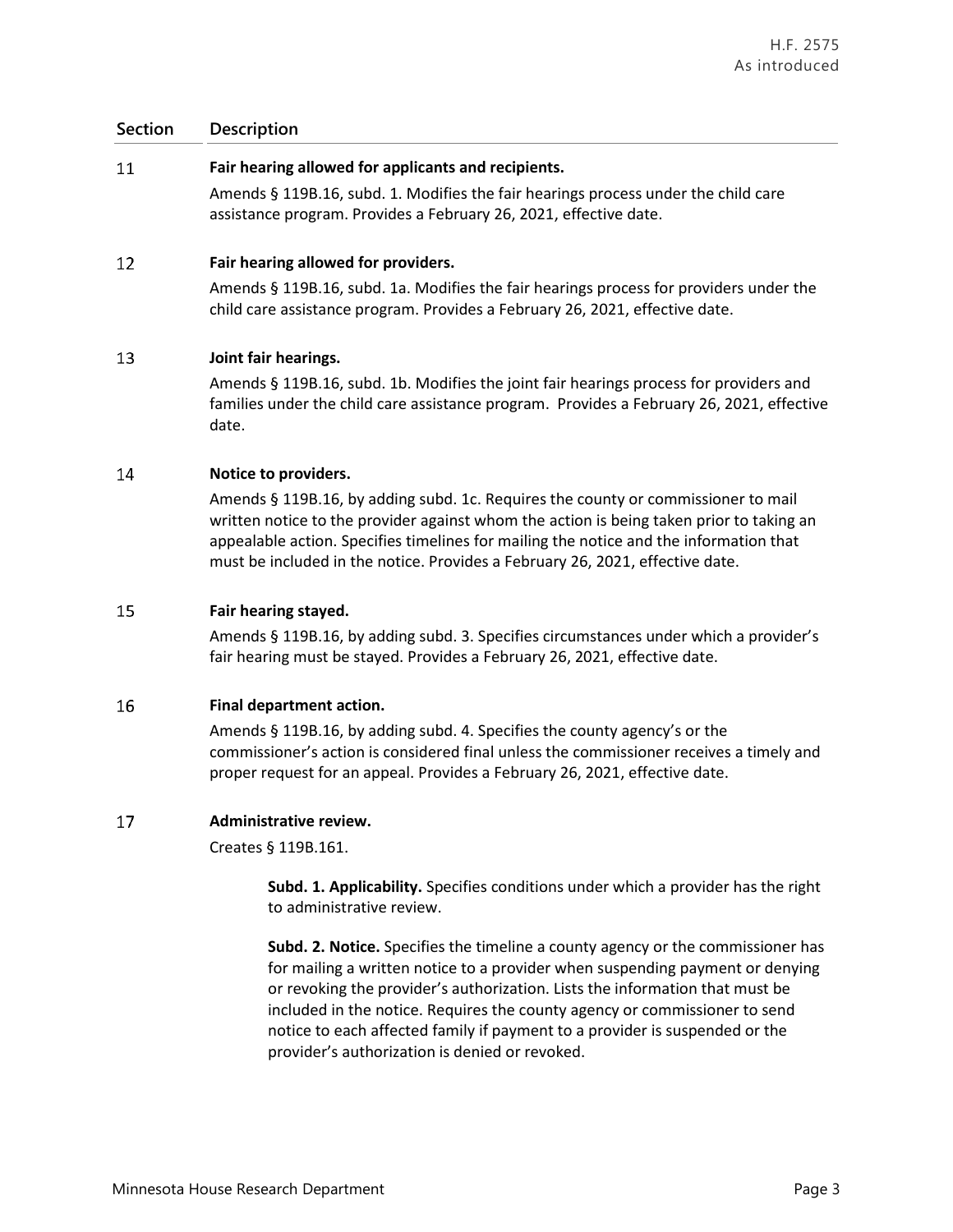### **Section Description**

**Subd. 3. Duration.** Specifies the duration of a payment suspension or the denial or revocation of a provider's authorization.

**Subd. 4. Good cause exception.** Lists the conditions under which the commissioner may find that good cause exists not to deny, revoke, or suspend a provider's authorization, or not to continue a denial, revocation, or suspension of a provider's authorization.

Provides a February 26, 2021, effective date.

#### 18 **Appeal of department action.**

Amends § 245E.06, subd. 3. Specifies a provider's rights related to the department's action taken under the child care assistance program fraud investigation statute against a provider are established in sections 119B.16 and 119B.161. Provides a February 26, 2021, effective date.

#### 19 **Decertification.**

Amends § 245H.07.

**Subd. 1. Generally.** Modifies the list of conditions under which the commissioner may decertify a center.

**Subd. 2. Reconsideration.** Specifies the process for a certification holder to request reconsideration of a decertification. Provides a February 26, 2021, effective date.

#### 20 **Appropriation; basic sliding fee waiting list allocation.**

Appropriates \$8,676,000 in fiscal year 2020 and \$17,701,000 in fiscal year 2021 from the general fund to the commissioner of human services to reduce the basic sliding fee waiting list. Specifies the manner in which the commissioner must allocate the funds to counties.

#### 21 **Repealer.**

Repeals the following statutes and rules effective February 26, 2021:

- section 119B.16, subd. 2 (informal conference);
- section 245E.06, subds. 2 (written notice of department sanction), 4 (consolidated hearing with licensing sanction), and 5 (effect of department's administrative determination or sanction); and
- part 3400.0185, subp. 5 (notice to providers of actions adverse to the provider).